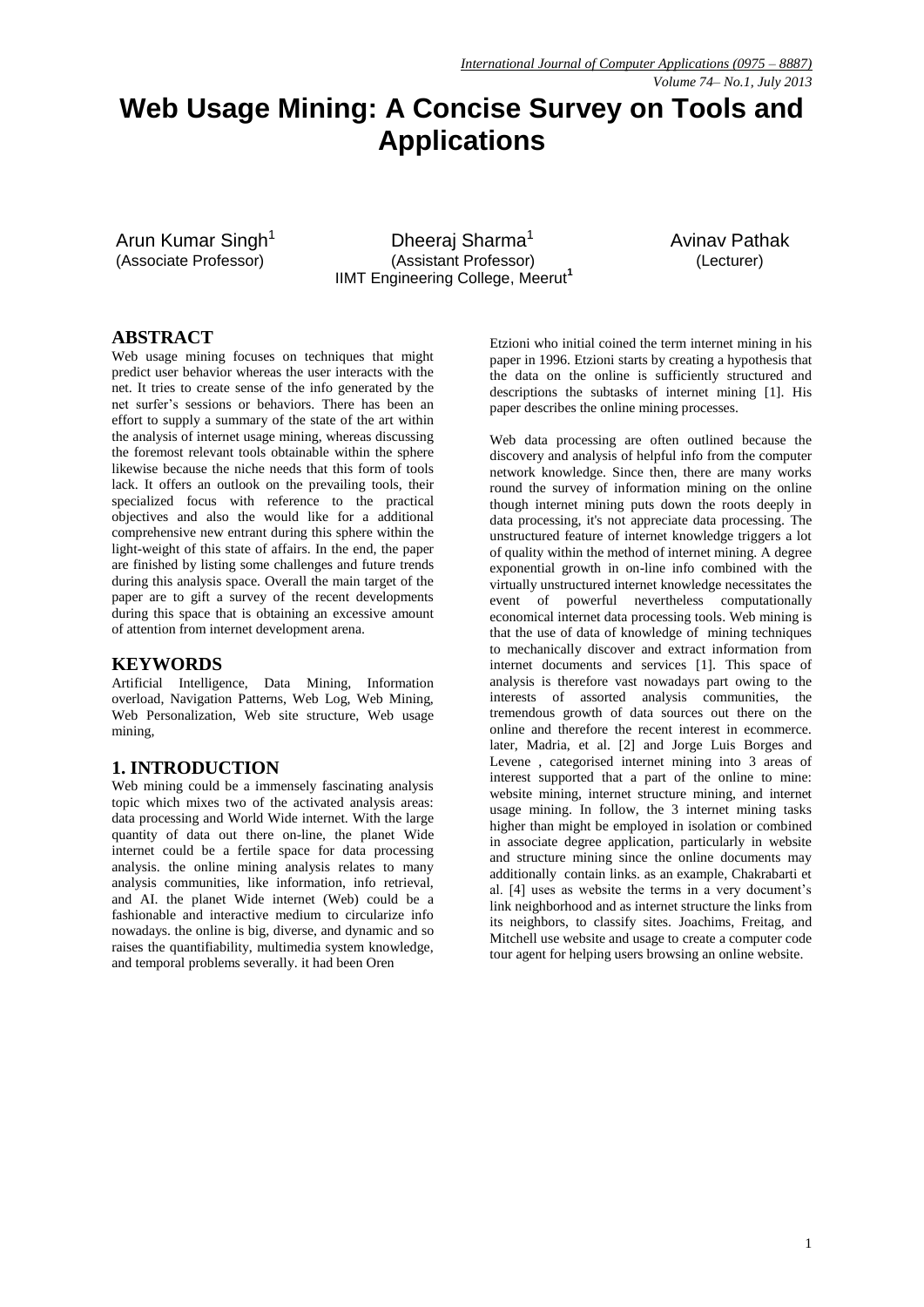# **2. WEB USAGE MINING: AN OVERVIEW**

Web usage mining focuses on techniques that would predict user behavior whereas the user interacts with the Web. As mentioned before, the deep-mined information during this class are the secondary information on the online because the results of interactions. These information might vary terribly wide however usually we tend to might classify them into the usage information that reside within the internet purchasers, proxy servers and servers [6]. the Web usage mining method may be classified into 2 ordinarily used approaches [3]. the Web usage mining method may be considered a three-phase method, consisting of the info preparation, pattern discovery and pattern analysis phases (See figure one, Mobasher et al. [7]). within the 1st part, diary information are preprocessed so as to spot users, sessions, page views, and so on. within the second part, applied math strategies, yet as data processing strategies (such as association rules, successive pattern discovery, clustering, and classification) are applied so as to notice fascinating patterns. These patterns are keep so they'll be additional analyzed within the third part of the online usage mining method [8].





## **3. RELATED RESEARCH**

There are some works around content mining, and structure mining,that supported the analysis of information mining and knowledge Retrieval, data Extraction, and computing. But, within the web usage mining analysis space, many teams did distinguished work. From the business and applications purpose of read, data obtained from the net usage patterns may be directly applied to expeditiously manage activities associated with e business, e-services, e-education so on. correct net usage data might facilitate to draw in new customers, retain current customers, improve cross marketing/sales, effectiveness of promotional campaigns, track effort customers and realize the foremost effective logical structure for his or her net area [14]. User profiles may be engineered by combining users' navigation methods with alternative information options, like page viewing time, link structure, and page content. The last comprehensive survey on net usage mining has been done by Koutri, Avouris, and Daskalaki. Pierrakos et al. [16] earlier explored the realm of net usage mining as a tool for the personalization method. Eirinaki, and Vazirgiannis [8] conjointly conferred a wonderful survey upon a overall space of Web Ming dynasty for personalization. Kosala and Blockeel [21] explored the terms of net mining and also the connected analysis space earlier in their work. Since then net mining analysis has been somewhat copied within the annual

The first approach maps the usage information of the online server into relative tables before data processing technique is performed. The second approach uses the log information directly by utilizing special preprocessing techniques. As is true for any typical data processing applications, the problems of information quality and pre-processing are important here. The everyday drawback is distinctive among distinctive users, server sessions, episodes, etc. within the presence of caching and proxy servers [7,9]. In general, typical data processing strategies may be wont to mine the usage information once the information are pre-processed to the specified kind [6]. However, modifications of the everyday data processing strategies are used like composite association rules [3], a standard sequence discovery rule Midas [10] and machine-readable text probabilistic grammars. the web usage information might even be pictured with graphs [10]. typically internet usage mining strategies uses some background or domain data like navigation templates, web page, website topology, idea hierarchies, and grammar constraints [10,11]. The applications of internet usage mining may be classified into 2 main categories: On one hand, learning a user profile or user modeling in adaptable interfaces (personalized) and learning user navigation patterns (impersonalized) . Web users would have an interest in, among others, techniques that would learn their data needs and preferences, that is user modeling probably combined with web page mining. On the opposite hand, data suppliers would have an interest in, among others, techniques that would improve the effectiveness of the data on their websites by adapting the online site style or by biasing the user's behavior towards satisfying the goals of the location. In different words, they are interested in learning user navigation patterns. Then the learned data may be used for applications like personalization (at an internet website level), system improvement, website modification, business intelligence, and usage characterization WebKDD workshop . WebKDD 2008 was the tenth of a victorious series of Workshops. Launched in 1999 by Brij Masand and Myra Spiliopoulou, the primary workshop of the series WebKDD 1999 invited contributions on "Web usage mining". within the ten years that followed, the scope of WebKDD was broadened to hide the rising KDD topics on the net.

Along with this, historical study has been conducted by many researchers that square measure specialised in net mining techniques and a number of other frameworks have already been explored. The results of these researches has cause the event of heap of applications within the space of net mining and that they square measure with success applied in business and ecommerce domain areas. Few landmark researches are followed here. Cooley et al. [18] projected a framework for net mining victimisation varied net mining task and enforced a epitome particularly Web miner. it's enforced by applying a framework that perform cluster analysis on association rules and ordered pattern discovery. Zaiane projected the thought of a way to implement the OLAP technique on the Web Usage mining. Their works on the multimedia system information conjointly provided a valuable answer for content mining. Spiliopoulou [12] centered on the applications of the usage mining. Cooley [20] in University of Gopher State did in-depth analysis to any or all the procedure of usage mining. They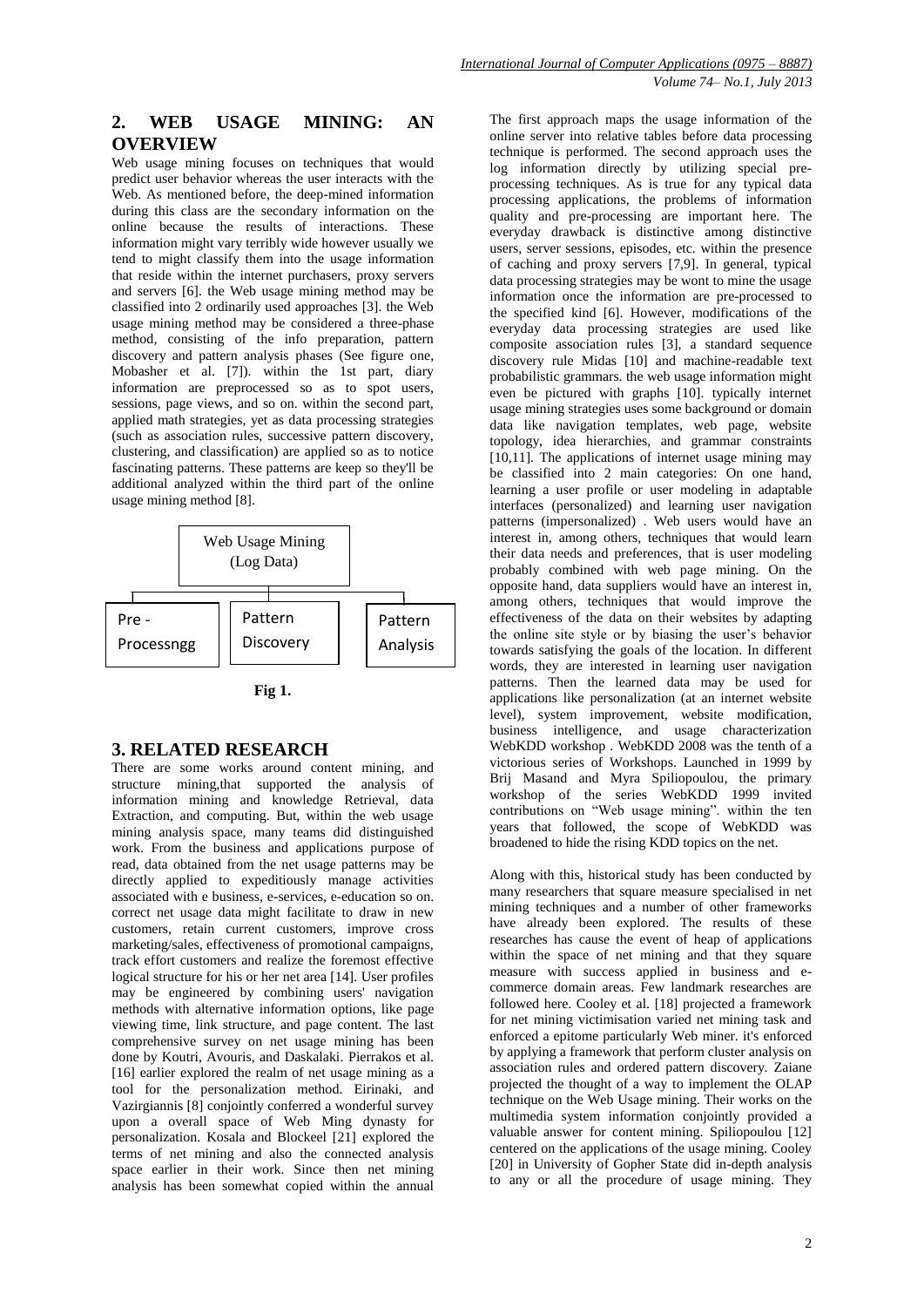projected a mining epitome net laborer and derived a system net SIFT to perform the usage mining, that is comparatively sensible. Lee and Liu projected intelligent multi-agent based atmosphere called intelligent Java Development atmosphere (iJADE) to supply an integrated and intelligent agent based platform within the e-commerce atmosphere on web looking thus applying of intelligent agent for serving to users is applied in varied applications and not solely in e-commerce atmosphere. Mobasher et al. projected a good and ascendable techniques for net personalization supported association rule discovery from usage information. Toolan and Kushmerick [23] projected techniques supported net usage mining to deliver customized web site Maps that square measure specialised to the interest of every individual traveler. Applying the agent technology has improved the performance of net mining compared to ancient approach like information approach. On the opposite hand, Eirinaki and Vazirgiannis [8] developed a module that includes an online personalization system regarding the net usage mining module. Also, Lu, Dunham, and Meng [20] later projected a way to get vital Usage Patterns (SUP) and used them to accumulate vital "user most well-liked steering trails". Falkowski et al. [25] projected 2 approaches to investigate the evolution of 2 differing kinds of on-line communities on the amount of subgroups. Labroche, Lesot, Associate in Nursingd Yaffi introduces a replacement tool for net usage mining and visual image that depends on the biomimetic relative agglomeration algorithmic program supported normalcy computation to supply an economical visual image of the activity of users on a web site. Khalil, Li and Wang recently endeavors to supply an improved web content prediction accuracy by employing a novel approach that involves group action agglomeration, association rules and Andre Markoff models per some constraints. Experimental results prove that this integration provides higher prediction accuracy than victimisation every technique one by one. Tao, Hong and Su [28] explore a replacement information supply referred to as intentional browsing information (IBD) for doubtless rising the effectiveness of WUM applications.Nasraoui et al. [29] gift Associate in Nursing approach for locating and chase evolving user profiles and enrich it with specific data gathered from diary information. along with this profiles are provides alternative domain specific data and a validation strategy is understood to assess the standard of the strip-mined

### **4. APPLICATION AND TOOLS**

Web mining for usage pattern is that the key to get promoting intelligence in e-commerce. It helps chase of general access pattern, personalization of Web usage link or online page and customizing adjustive sites. It will disclose the properties and inter-relationship between potential customers, users and markets, thus on improve net performance, on-line promotion and personalization activities [39]. There square measure several standard programs for usage pattern mining (see Table 1). journal Mining [6] uses KDD techniques to know general access patterns and trends to shed light-weight on higher structure and grouping of resource suppliers. For e.g., net jack [9] discovers association rules and successive patterns mechanically from server access logs, business code net Analyst by Megaputer learns the interests of the guests, supported their interaction with the web site.

profiles. Masseglia et al. [30] propose to perform a particular data mining process to extract frequent behaviours by discovering the densest periods. Such amounts square measure the one having a minimum of one frequent ordered pattern for the set of users connected to the net web site in this period. Khiribi, Jemni, & amp; Nasraoui recommendation engine that aim to figure on-line automatic recommendations to a lively learner supported his recent navigation history. This can be done by exploiting similarities and dissimilarities among user selections and among the contents of the resources. David et al. [32] projected a probabilistic model for an online website that uses the entropy of a Markoff process so as to figure the user navigation patterns from the log information. Most of the analysis within the space of net usage mining concentrate on the algorithmic program whereas disregarding the sort of information on that the algorithmic program are applied. Hasan, Mudur and Shiri [33] projected a straightforward nevertheless effective technique referred to as generalization of net sessions that replaces actual pageclicks with their general ideas. This approach is extremely effective in overcoming the matter of measurability with regard to net usage mining. Dai and Mobasher emphasised the necessity to web usage and content data, by enhancing the data within the net usage logs with linguistics derived from the content of the net site's pages. Rao, Kumari, and Raju, [35] developed algorithmic program supported association rule mining with progressive technique to suit the dynamically dynamical log state of affairs that is a lot of economical that running variety of scans of information. Kumar and Rukmani [36] compared however Apriori algorithmic program and Frequent Pattern Growth algorithmic program take issue in terms of memory usage and time usage whereas discovering the net usage patterns of internet sites from the server log files. Thakre and Gawali stress the importance of an the effective and complete preprocessing of access stream before actual mining method may be performed. This might considerably improve the automated discovery of important pattern and relationships from access stream of user. Senkul and Salin [38] worked upon investigation the impact of linguistics data on the patterns generated for net usage mining within the type of frequent sequences. The frequent steering patterns square measure composed of metaphysics instances rather than web content addresses.

Clementine and DB2 Intelligent jack for information square measure 2 general data processing tools, which might be used for net usage mining with appropriate information preprocessing.

There are many business computer code tools (**see Table 1**) that would give internet usage statistics. These stats may well be helpful for internet directors to urge a way of the particular load on the server. However, the applied mathematics knowledge obtainable from the conventional diary knowledge files or maybe the data given by internet trackers may solely provide the data expressly due to the character and limitations of the methodology itself. Generally, one may say that the analysis depends on 3 general sets of knowledge given a current focus of attention: (1) past usage patterns; (2) degree of shared content; and (3) repose memory associative link structures. Once browsing through a number of the options of the most effective trackers obtainable it's simple to conclude that instead of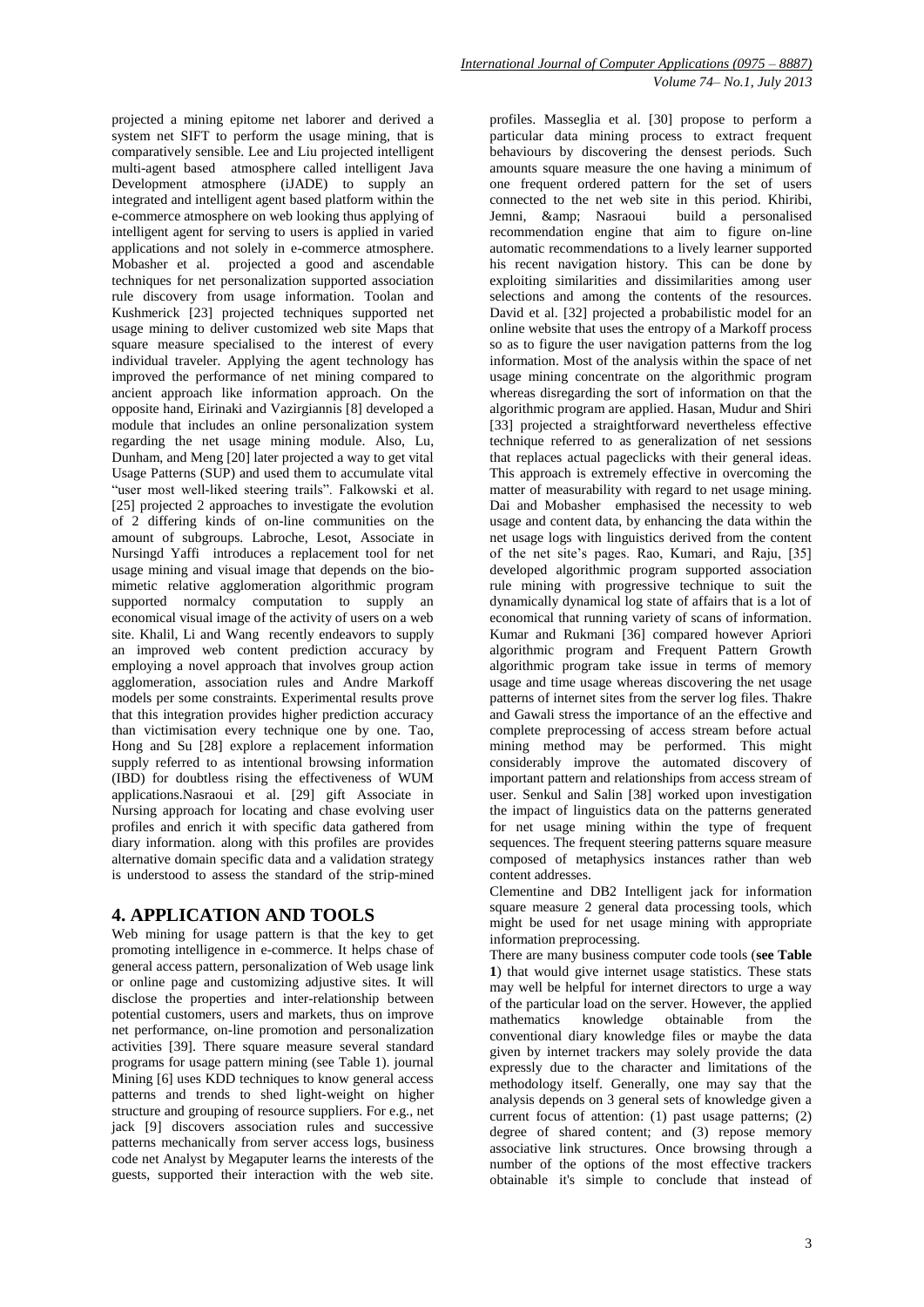generating applied mathematics knowledge and texts they very don't facilitate to and far purposeful data for tiny internet servers, the usage statistics provided by standard computing device trackers is also equal to analyze the usage pattern and trends ,but because the size and complexness of the information will increase, the statistics provided by existing diary file analysis tools might prove inadequate and additional intelligent data mining techniques are going to be necessary. Maier and Reinartz [40] conducted a comprehensive analysis of Web Usage Analysis Tools in their analysis.

| S.No. | <b>Tool</b>       | <b>Researcher/Company</b>  | <b>Feature</b>                                                                                                                                            | <b>Function</b>                                                                                                                                                                  |
|-------|-------------------|----------------------------|-----------------------------------------------------------------------------------------------------------------------------------------------------------|----------------------------------------------------------------------------------------------------------------------------------------------------------------------------------|
|       |                   |                            |                                                                                                                                                           |                                                                                                                                                                                  |
| 1.    | ArchCollect       | Esmin et.al<br>2005        | fast<br>semantic<br>uses<br>It<br>interaction acquisition                                                                                                 | monitor<br>To<br>users'<br>algorithms and form a<br>dimensional<br>cube<br>οf<br>interactions<br>in<br>web<br>information<br>directly<br>which serve as input to<br>an IR media. |
| 2.    | i-Miner           | Abraham et al.<br>2003     | To<br>optimize<br>the<br>concurrent architecture of<br>fuzzy<br>a<br>clustering algorithm (to<br>discover data clusters).                                 | Pattern Discovery and<br>trend analysis from web<br>usage data                                                                                                                   |
| 3.    | <b>AWUSA</b>      | Tiedtke et al.<br>2002     | A framework based on<br>combination<br>of<br>information architecture,<br>automated<br>usability<br>evaluation.                                           | Automated<br>website<br>evaluation<br>and<br>web<br>mining techniques for<br>data gathering analysis.                                                                            |
| 4.    | i-Jade web        | Lee and Liu<br>2001        | To use Agent technology,<br>with<br>together<br>Web<br>mining<br>technology,<br>to<br>automate a<br>series<br>of<br>applications.                         | Miner<br>E-commerce<br>product<br>search<br>and<br>selection activities                                                                                                          |
| 5.    | Web Quilt         | Hong et.al.<br>2001        | Web<br>logging<br>and<br>visualization system that<br>web<br>helps<br>design<br>teams<br>capture<br>usage traces which can<br>analyze the collected data. | To run usability tests                                                                                                                                                           |
| 6.    | <b>KOINOTITES</b> | Pierrakos et al.<br>2000   | A system which uses data<br>mining techniques<br>for<br>the construction of user<br>communities on the Web.                                               | Personalization                                                                                                                                                                  |
| 7.    | <b>INSITE</b>     | Shahabi et al.<br>2000     | To generate user profiles<br>in real time through the<br>unique<br>use<br>οf<br>a<br>Connectivity<br>Matrix<br>Model (CM- model)                          | INSITE acquisition and<br>show the efficacy and<br>essence of the captured<br>information                                                                                        |
| 8.    | <b>SEWeP</b>      | Eirinaki M. et al.<br>2000 | Developed as a system<br>that makes use of both the<br>log s<br>and<br>the<br>usage<br>semantics of a Web site.                                           | Activity log data.                                                                                                                                                               |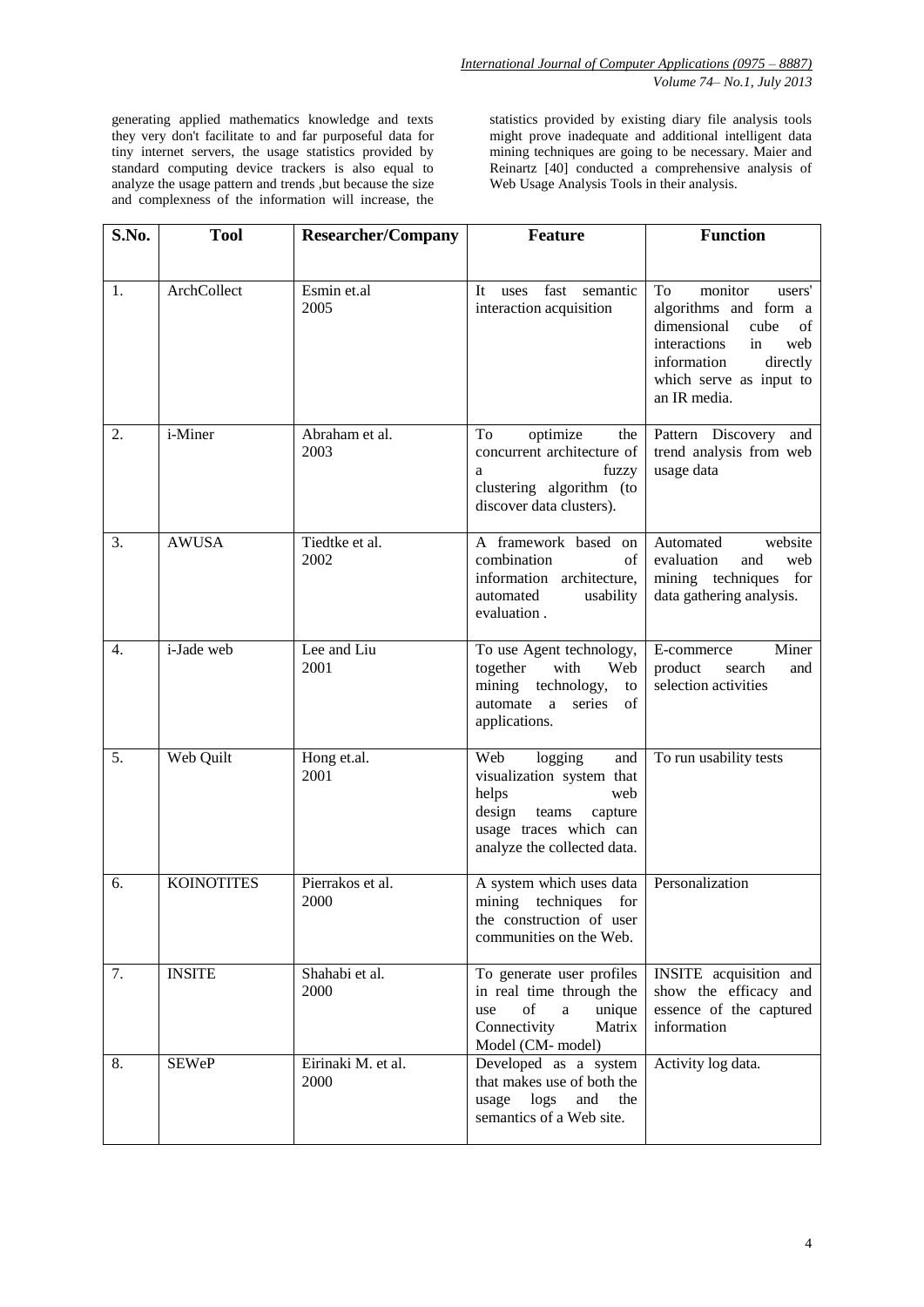*Volume 74– No.1, July 2013*

| 9.  | Web Tool            | Masseglia et al.<br>2000             | It uses sequential pattern<br>mining which relies on<br><b>PSP</b><br>algorithm<br>an<br>developed by the authors.                                                                 | <b>Usage Profiling</b>                                                                                                             |
|-----|---------------------|--------------------------------------|------------------------------------------------------------------------------------------------------------------------------------------------------------------------------------|------------------------------------------------------------------------------------------------------------------------------------|
| 10. | Web Sift            | Cooley et al.<br>1999                | System uses the content<br>and structure information<br>from a website in order to<br>identify<br>interesting<br>frequent item sets                                                | To mine interesting data<br>from web data.                                                                                         |
| 11. | <b>MiDAS</b>        | Buchner at al.<br>1998               | introduces<br>It<br>a new<br>algorithm called MiDAS<br>that<br>extends<br>traditional<br>sequence<br>discovery with a wide<br>range of web-specific<br>features.                   | <b>Pattern Discovery</b>                                                                                                           |
| 12. | Web Usage Miner     | Spilioupoulou et al.<br>1998         | It exploits an innovative<br>aggregated<br>storage<br>server log. It discovers<br>patterns comprised of not<br>form of graphs.                                                     | Mining<br>interesting<br>patterns<br>and<br>representation<br>for<br>the<br>information in the web<br>navigation<br>server<br>log. |
| 13. | Web Mate            | Chen and Sycera<br>1998              | profile<br>The<br><i>is</i><br>user<br>inferred<br>from<br>training<br>examples<br>effective browsing<br>and<br>searching help.                                                    | As Proxy agent                                                                                                                     |
| 14. | <b>Speed Tracer</b> | Wu Yu and Ballman<br><b>IBM 1998</b> | Reconstructs<br>the<br>user<br>transversal<br>paths<br>for<br>session<br>identification by using the<br>referrer page and the<br>URL of the requested<br>page as a traversal step. | Mining web server log<br>files                                                                                                     |
| 15. | Web Log Miner       | Zaiane, 1998                         | Use data mining<br>and<br>OLAP on treated and<br>transformed web access<br>files                                                                                                   | Mining web logs                                                                                                                    |

#### **Table 1**

## **5. CHALLENGES AND FUTURE TRENDS**

The Web stage presents new challenges to the standard data processing algorithms that job on flat information. It is seen that a number of the standard data processing algorithms are extended or new algorithms are wont to work on the net information. With explosive growth of the knowledge sources obtainable on the globe Wide net, it's become progressively necessary for users to utilize automatic tool so as to seek out the specified info resources, and to track and analyze their usage patterns.

These factors create to the need of making server aspect and consumer aspect intelligent systems that may effectively mine for knowledge. The analysis of huge diary files could be a advanced task not totally selfaddressed by existing net access analyzers. However, it's exhausting to seek out acceptable tools for analyzing raw diary information to retrieve important and helpful info. There square measure many commercially obtainable diary analysis tools, however most of them square measure unlikable by their users and regarded too slow, inflexible, expensive, tough to take care of or terribly restricted within the results they will offer. whereas some tools victimization data processing techniques to assist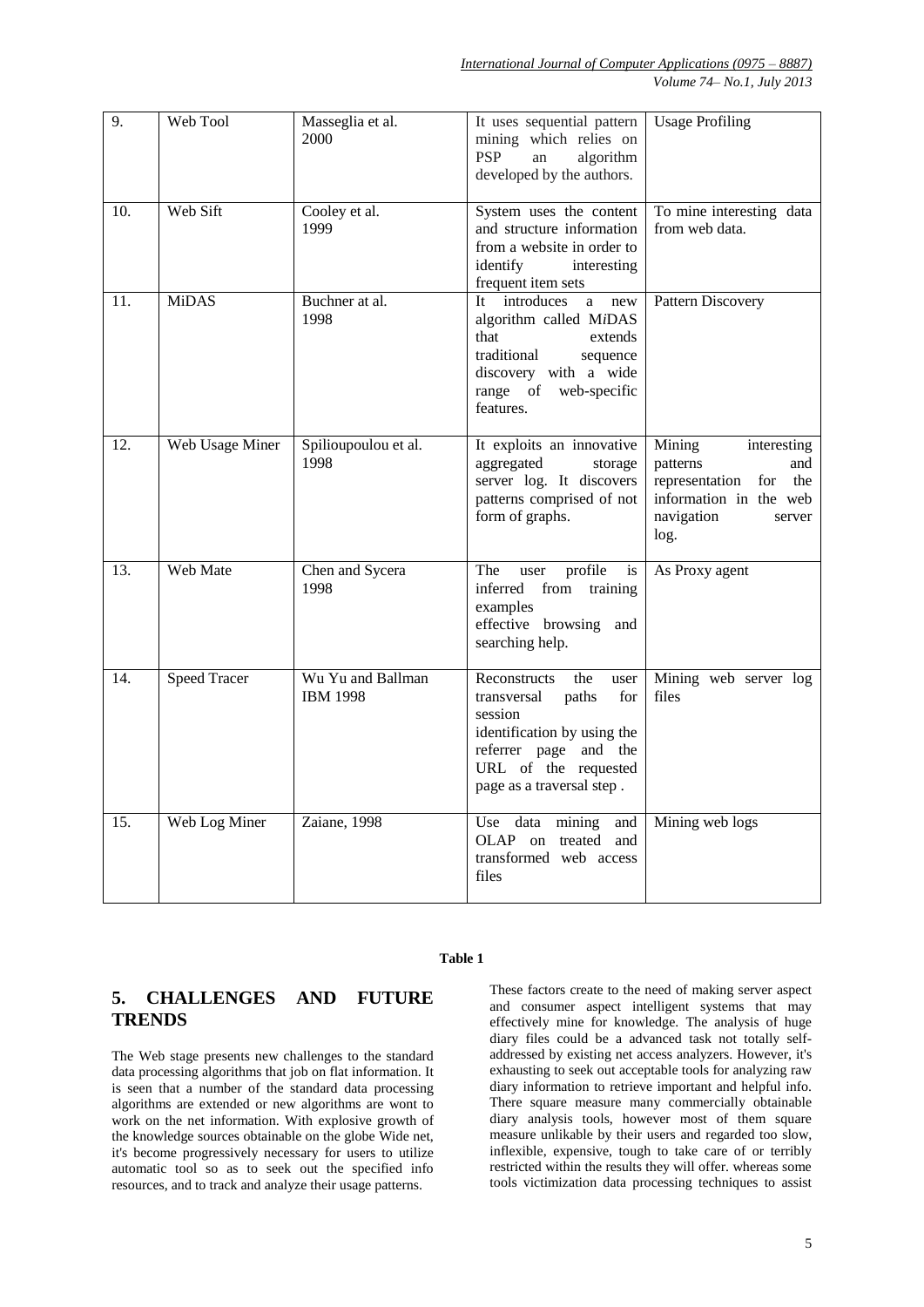diary analyses square measure being developed, the analysis remains in its infancy. the prevailing techniques for analyzing net usage have totally different drawbacks, i.e., either large storage necessities, excessive I/O value, or quantifiability issues once further info is introduced into the analysis. Most of the presently obtainable net server analysis tools offer solely expressly and applied math info while not real helpful data for website managers. The task of mining helpful info becomes tougher once the net traffic volume is gigantic and keeps on growing. The potential of employing a web site as a knowledge assortment tool for net based mostly information systems is gigantic. This because of its interactiveness, simplicity and inconspicuousness. The results of the information mining would ideally be integrated into the dynamic web site to supply an automatic, end-to-end practical system for target selling and client relationship management. Most of the online mining tools square measure evolving and also the gift net mining techniques still have rooms for improvement to create them prevail within the web based mostly info systems. Some issues just like the want for bigger integration, quantifiability issue, and also the want for higher mining tools square measure oftentimes mentioned by several researchers. The sharpening on the mining tools in many alternative aspects is vital for the longer term development during this area:

(a)Web usage mining must handle the integration of offline data with e-business analytic tools, RDBMS, catalogs of products and services and other applications.

(b)Some improved and enhanced variables or logs should be sought that can be used for finding more natural, meaningful and useful patterns.

(c)Innovative tools are needed which will not use up too much resources or process time during the web mining process.

### **6. CONCLUSION**

Designing and maintaining the web primarily based info systems, like websites, could be a real challenge. On the Web, it's a lot of easier to search out inconsistent items of knowledge than a well structured website. The study of internet usage mining and its analysis may facilitate plenty in building tools that may support the planning, development and maintenance of complicated however coherent sites. The approach is multi-disciplinary, involving software package Engineering and AI techniques. There is a robust relation between structured documents (such as internet sites) and a program; the net could be a smart candidate to experiment with a number of the technologies that are developed in software package engineering. Web Mining has been a crucial topic in data processing analysis in recent years from the posture of supporting human-specific discovery of information. the current day model of internet mining suffers from variety of shortcomings as listed earlier. As services over the net still grow (Katz 2002), there will be an unbroken ought to create them sturdy, climbable and economical. Web usage mining may be applied to raised perceive the behavior of those services, and therefore the data extracted may be helpful for numerous indices of optimizations. It is ought to study the loopholes within the analysis of internet usage patterns through existing tools and to style economical, climbable and powerful

analysis tool.The event of those new tools can take care of extremely structured content like XML that may solely be processed with additional sensitive tools than raw text mining. Web usage mining (WUM) may be likely to verify if the knowledge design of an internet website is structured properly. Existing WUM tools but, don't indicate that data processing algorithms area unit getting used or offer effective graphical visualizations of the results obtained. The area unit several business tools that perform analysis on log knowledge collected from internet servers. With respect to Web Mining commercial tools, it is worth noting that since the review made in [6], the number of existing products almost doubled. Most of these tools are based on statistical analysis techniques, while only a few products actually exploit Data Mining techniques. The majority of the public and shareware tools for the analysis of Web application usage are traffic analyzers. Their functionality is limited to producing reports about site traffic, (e.g., number of visits, number of hits, page view time, etc.), diagnostic statistics, (such as server errors and page not found), referrer statistics, (such as search engines accessing the application), user and client statistics (such as user geographical region, Web browser and operating systems, etc). Only few of them also track user sessions and present specific statistics about individual users' accesses. In future, web usage mining research promises lot of space for advancements in the techniques and tools that can make some improvements in web sites specifically by focusing on the visualization of user navigation pattern by using combination technology of knowledge-based system and web-mining method. The purpose of web usage mining is to make contributions in improving the overall quality of Information Systems, to support designers during the design process and to ensure ease of use to end users.

#### **7. REFERENCES**

- [1] O. Etzioni, The World-Wide Web: quagmire or gold mine?, *Communications of the ACM*, 39(11), 1996,65-68 .
- [2] S. K. Madria, S. S. Bhowmick, W. K. Ng, and E. Lim, Research Issues in Web Data Mining, *Data Warehousing and Knowledge Discovery*, 1999, 303- 312.
- [3] J. Borges, and M. Levene, Data Mining of User Navigation Patterns', Web *Usage Analysis and User Profiling*, San Diego, CA, USA, 2000, 31-39.
- [4] S. Chakrabarti, B. E. Dom, S. Ravi Kumar, P. Raghavan, S. Rajagopalan, A. Tomkins, D. Gibson, and J. Kleinberg,Mining the Web's Link Structure', *Computer,* 32(8), 1999, 60-67. *Int. J. Advanced Networking and Applications* 1428*Volume:03 Issue:06 Pages:1422-1429 (2012) ISSN : 0975- 0290.*
- [5] T. Joachims, D. Freitag, T. Mitchell, WebWatcher: A Tour Guide for the World Wide Web, *Proceedings of International Joint Conference on Artificial Intelligence* (IJCAI), Morgan Kaufmann, 15, 1997, 770-777.
- [6] J. Srivastava, R. Cooley, M. Deshpande, P. Tan, Web usage mining: Discovery and applications of usage patterns from web data' *SIGKDD Explorations newsletter,* 1(2), 2000, 12-23.
- [7] B. Mobasher, R. Cooley, and J. Srivastava, J. Automatic personalization based on Web usage